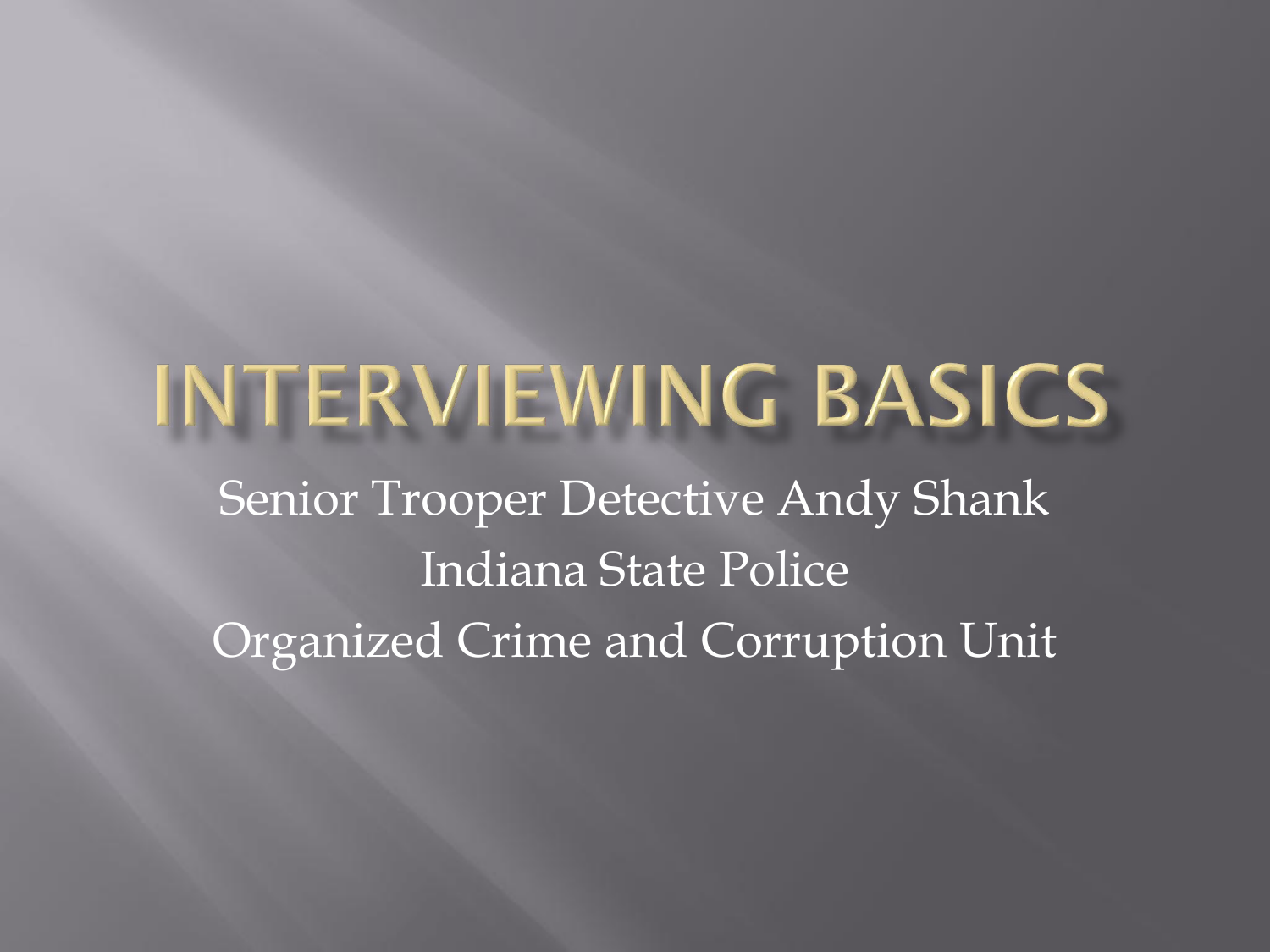## **Background**

- 1999 Graduate of American University in Washington, D.C.
- □ 2011 Graduate of Indiana University School of Law, Indianapolis, IN.
- □ State Trooper since 2001
	- First 2 years at Lowell Post (Gary, East Chicago, Hammond)
	- 3 years on Governor's Security Executive Protection
	- 5+ years in investigations primarily assigned to FBI as a Task Force Officer
		- Mortgage Fraud
		- **Exercial Crimes**
		- Public Corruption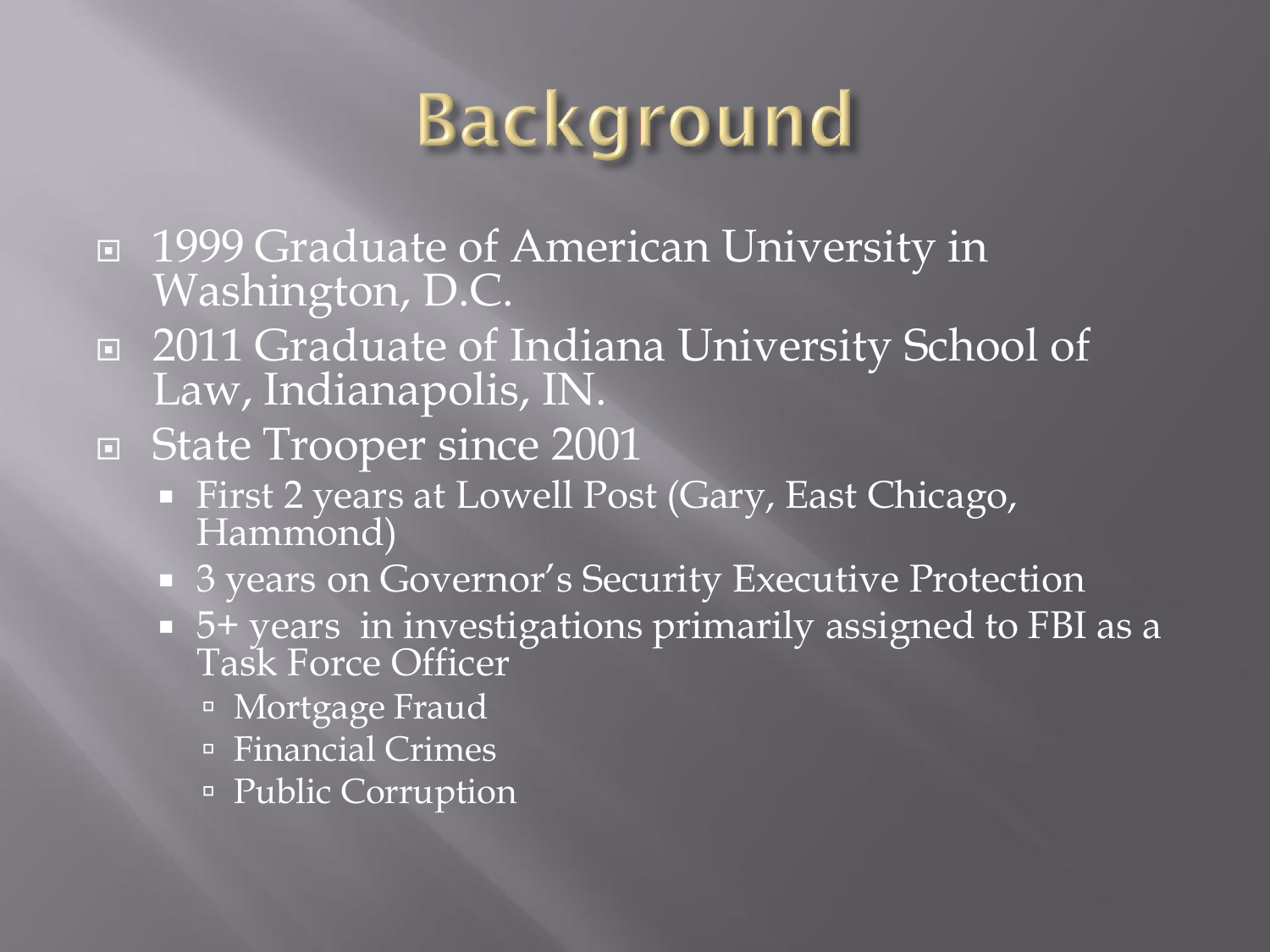

**E** William Conour Brian Eads **E** Alan Mizen Daniel Rodden Indy Land Bank ■ Kevin Small/Civil Rights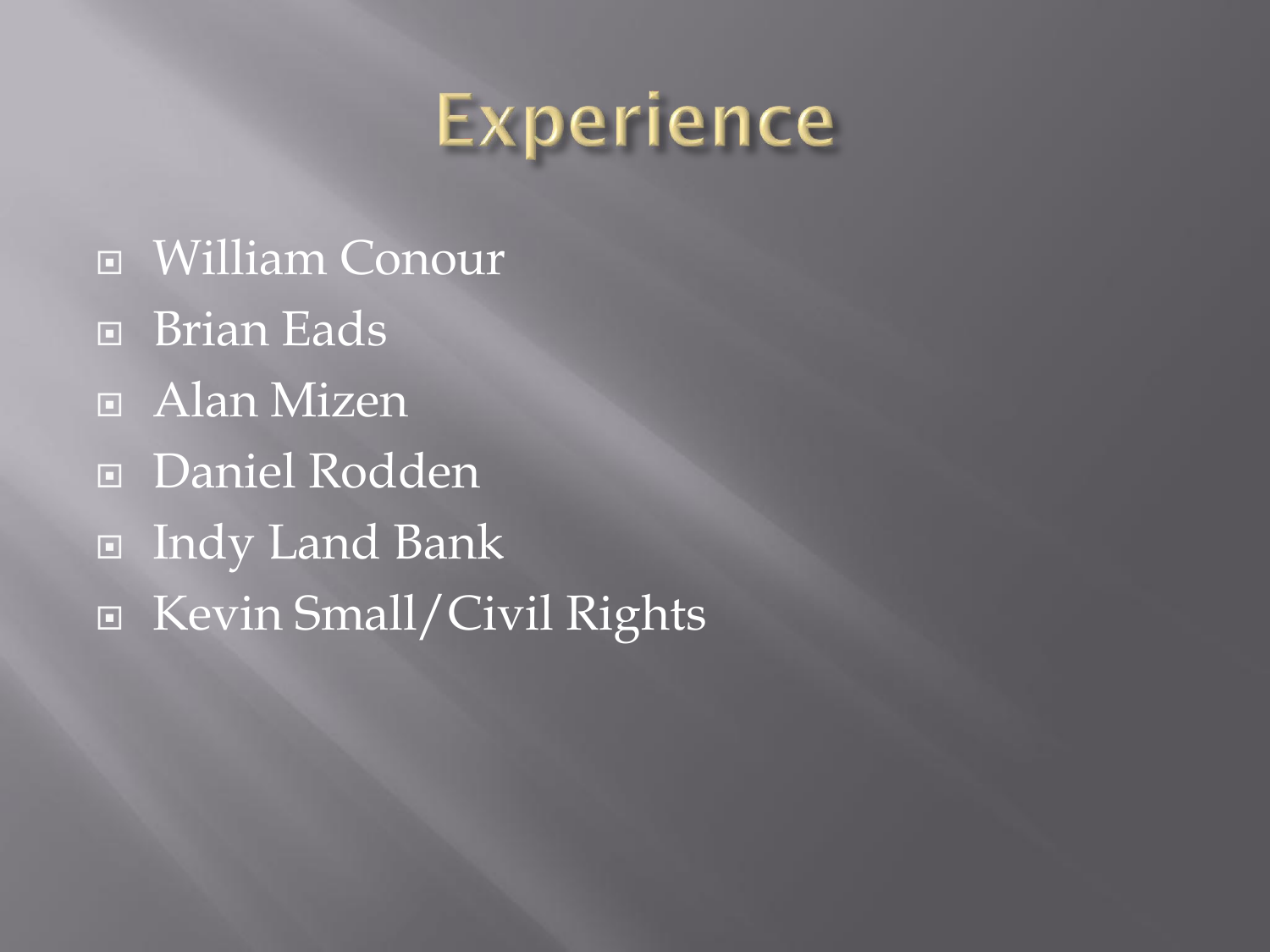### Pre-Interview

#### **E PREPARATION, PREPARATION,** PREPARATION

- Situation
- Motivation
- Attitude
- **Evidence**
- **Interview Setting**
- **Unrelated baggage**
- Use your network of contacts for intel **n** Timeline
	- $\blacksquare$  All events from all data sources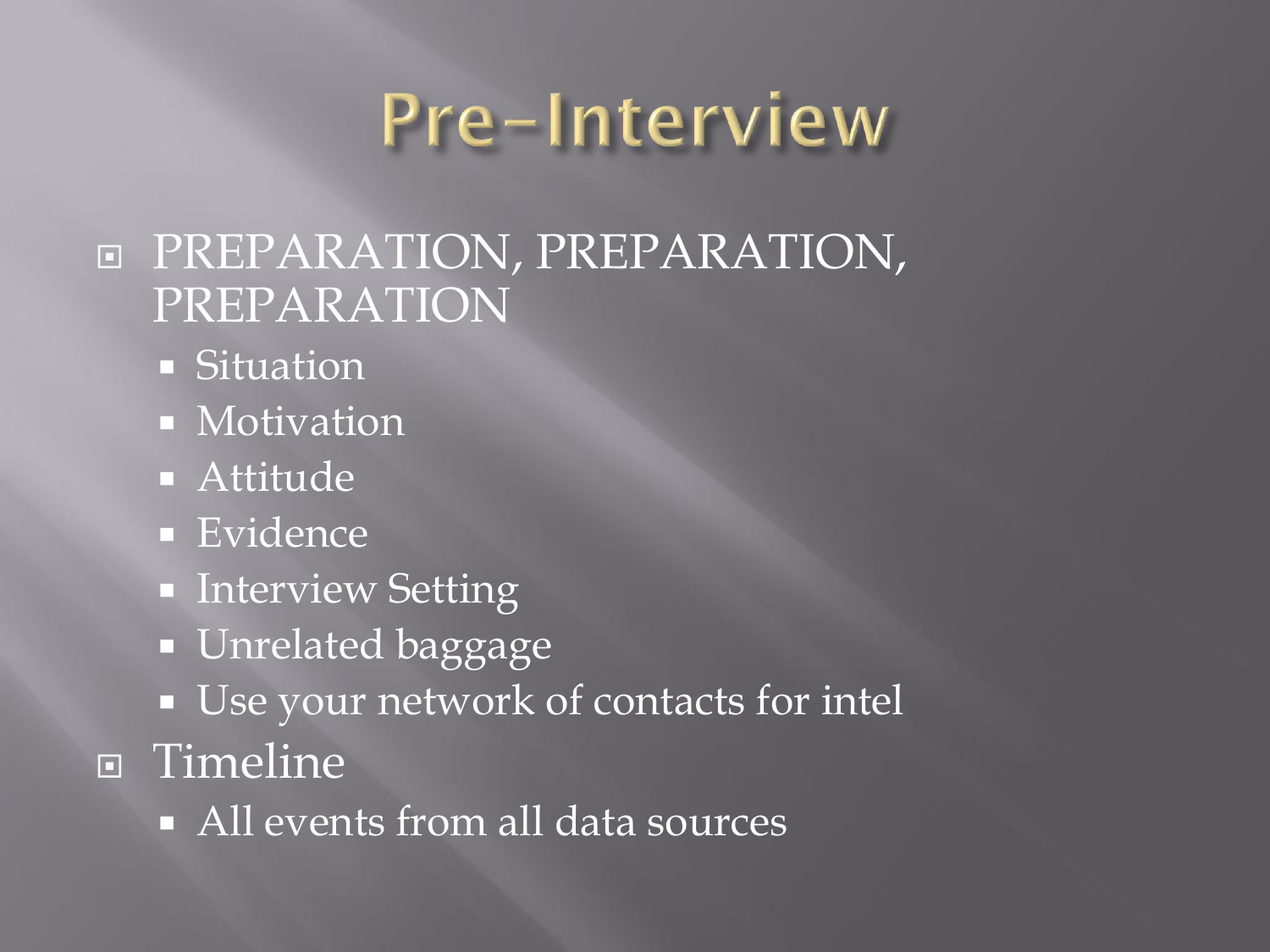### Interview

- Every interview is different
- Don't be the first to be confrontational
- □ Let them bury themselves
- □ Don't pounce too early
	- Multiple lies hard to explain
	- Single lie can be explained as an oversight or one time lapse in judgment
- □ Be in control, without being overly domineering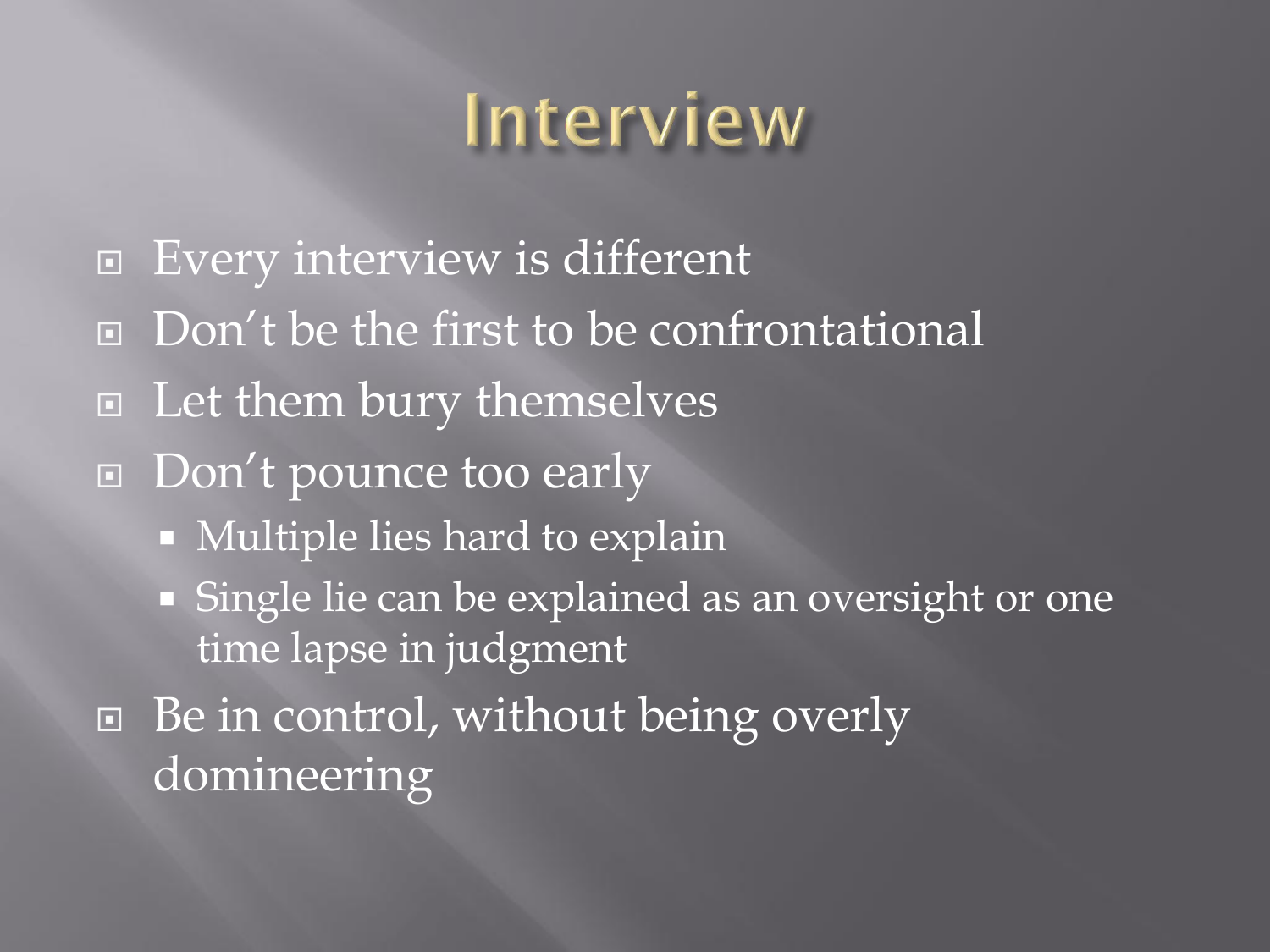### Interview

#### Don't glare

- Empathize. Fake it! A person who feels they are being judged will shut down
- Don't bluff unless…
	- No other option
	- Confident they can't call your bluff
- $\Box$  If appropriate, minimize why you're there
	- Blame your boss or "stupid" procedures
	- Gives impression you don't care and tempts them to try and outsmart you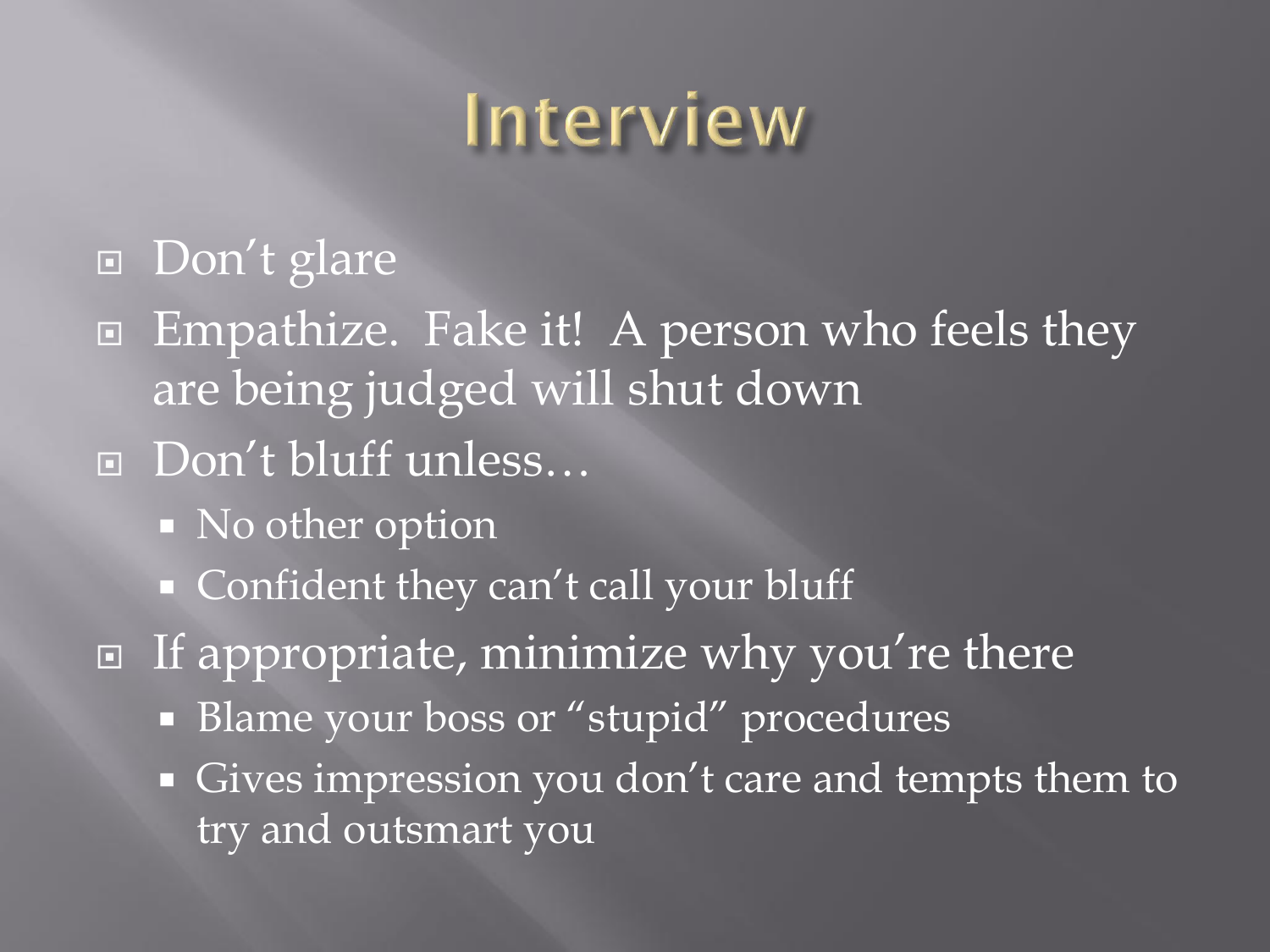## Interview

Don't be in a hurry ■ Build rapport by talking about ANYTHING Swallow your ego **EXTER 1** Letting them think they have the upper hand is not a bad thing. You are an actor. Don't interrupt, unless it's time to take back control □ Embrace silence. It's them who is uncomfortable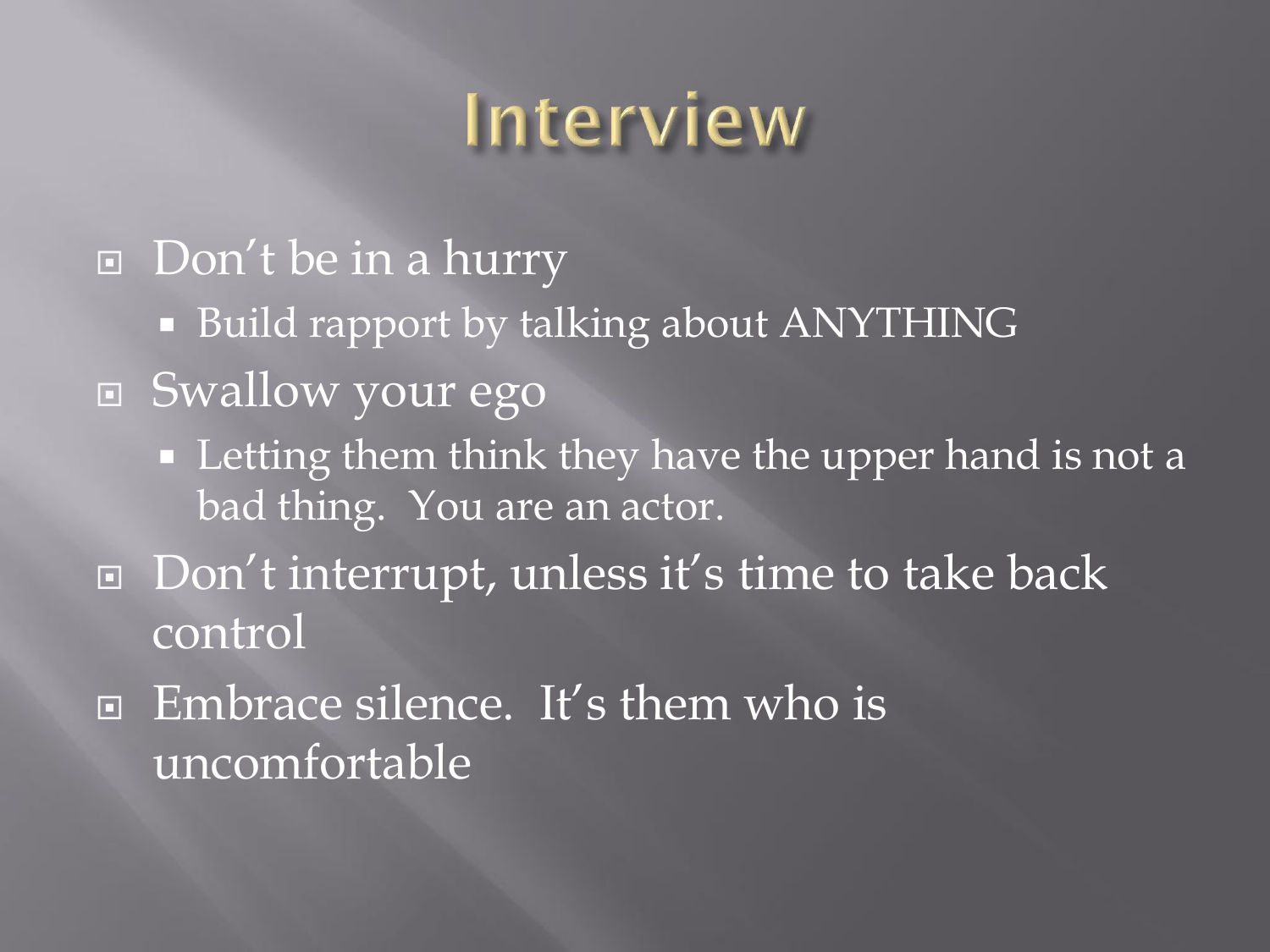### Post-Interview

 Compile the lies Follow up call/Interview Confirm false statements **Possibly not essential for state cases**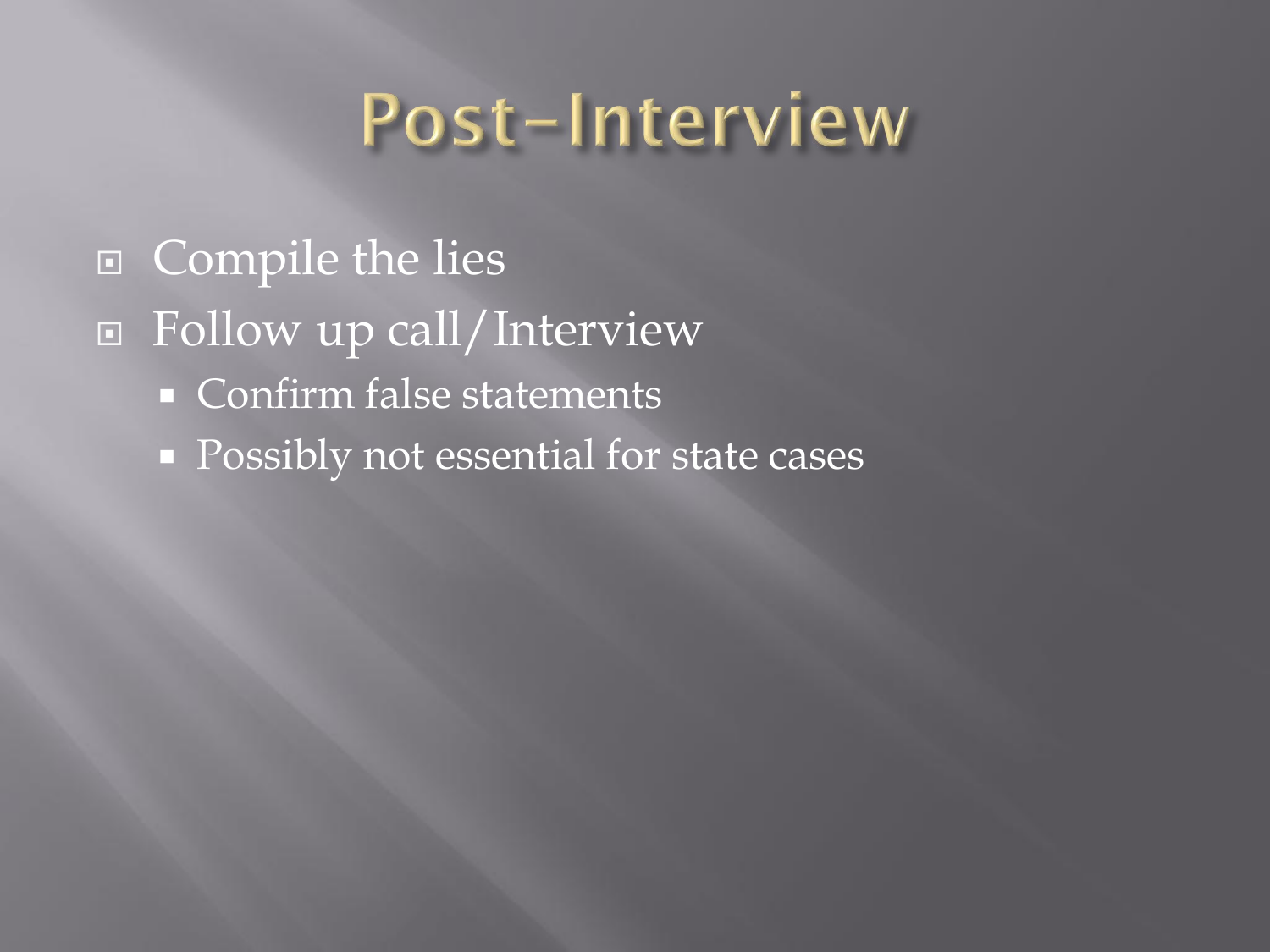# Training

### □ Reed School Get funding to attend